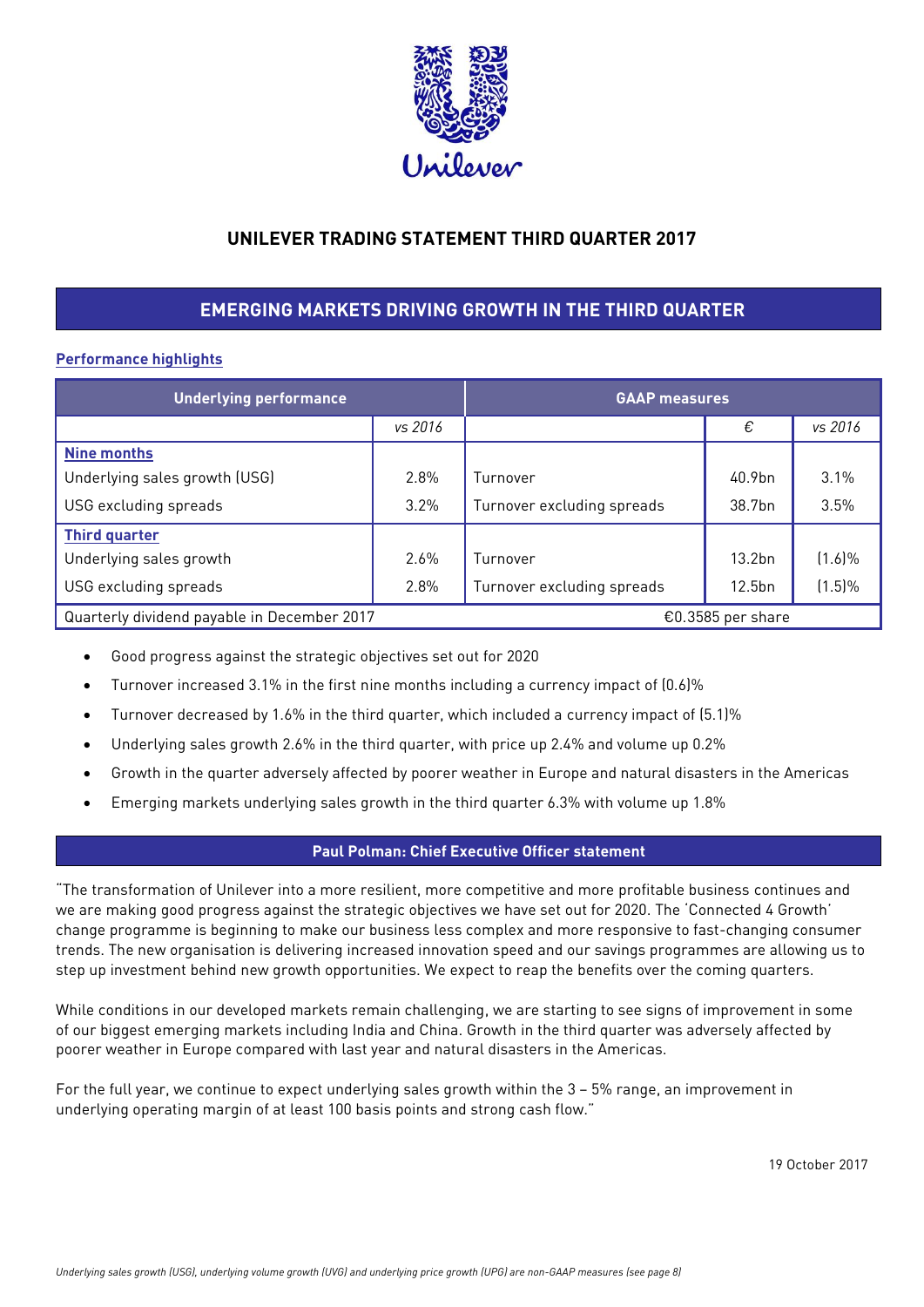| THIND QUANTEN OF ENATIONAL NEVIEW: CATEGONIES |                                                                              |      |                    |      |      |                  |                          |            |  |
|-----------------------------------------------|------------------------------------------------------------------------------|------|--------------------|------|------|------------------|--------------------------|------------|--|
|                                               |                                                                              |      | Third Quarter 2017 |      |      | Nine Months 2017 |                          |            |  |
| (unaudited)                                   | <b>USG</b><br><b>USG</b><br><b>UVG</b><br><b>UPG</b><br>Turnover<br>Turnover |      |                    |      |      |                  | <b>UVG</b>               | <b>UPG</b> |  |
|                                               | €bn                                                                          | $\%$ | $\%$               | $\%$ | €bn  | $\%$             | %                        | $\%$       |  |
| <b>Unilever</b>                               | 13.2                                                                         | 2.6  | 0.2                | 2.4  | 40.9 | 2.8              | $\overline{\phantom{0}}$ | 2.8        |  |
| Personal Care                                 | 5.0                                                                          | 1.8  | 1.0                | 0.9  | 15.5 | 2.4              | 0.3                      | 2.0        |  |
| Home Care                                     | 2.6                                                                          | 4.6  | 1.3                | 3.3  | 8.0  | 3.7              | 0.9                      | 2.8        |  |
| <b>Home Care and Personal Care</b>            | 7.6                                                                          | 2.7  | 1.1                | 1.7  | 23.5 | 2.8              | 0.5                      | 2.3        |  |
| Foods                                         | 2.9                                                                          | 1.5  | 0.3                | 1.3  | 9.2  | 0.9              | (1.1)                    | 2.0        |  |
| Refreshment                                   | 2.7                                                                          | 3.1  | (2.4)              | 5.7  | 8.2  | 5.1              | $\overline{\phantom{0}}$ | 5.1        |  |
| <b>Foods and Refreshment</b>                  | 5.6<br>(0.6)<br>(1.0)<br>2.3<br>3.3<br>17.4<br>2.9                           |      |                    |      |      |                  | 3.5                      |            |  |

## **THIRD QUARTER OPERATIONAL REVIEW: CATEGORIES**

As part of our strategic review we announced on 6 April 2017 our intention to either sell or demerge our spreads business. The table below provides information on our third quarter 2017 and first nine months 2017 performance excluding sales related to spreads.

|                                         | <b>Third Quarter 2017</b> |      |       |            | Nine Months 2017 |               |               |            |
|-----------------------------------------|---------------------------|------|-------|------------|------------------|---------------|---------------|------------|
| (unaudited)                             | Turnover                  | USG. | UVG.  | <b>UPG</b> | Turnover         | USG           | <b>JVG</b>    | <b>UPG</b> |
|                                         | €bn                       | $\%$ | $\%$  | $\%$       | €bn              | $\frac{0}{0}$ | $\frac{0}{0}$ | $\%$       |
| Unilever excluding spreads              | 12.5                      | 2.8  | 0.2   | 2.6        | 38.7             | 3.2           | 0.3           | 2.9        |
| Foods and Refreshment excluding spreads | 4.8                       | 2.9  | (1.0) | 4.0        | 15.2             | 3.8           | (0.1)         | 3.9        |
| Foods excluding spreads                 | 2.2                       | 2.7  | 0.6   | 2.0        | 7.0              | 2.2           | [0.3]         | 2.5        |

**Our markets:** Overall market conditions have remained challenging. In the markets in which we operate volumes were flat in aggregate. We are seeing some early signs of improving conditions in emerging markets. Disruption from natural disasters in the Americas and the impact of poorer weather in Europe adversely affected the third quarter.

**Unilever overall performance:** In the third quarter, underlying sales increased 2.6% driven by emerging markets growth of 6.3% whilst developed markets decreased 2.3%. All categories grew with improving volumes in Personal Care, Home Care and Foods. After two good years, Refreshment volumes declined as a result of lower ice cream sales in Europe and North America. Turnover decreased 1.6% to €13.2 billion, which included a currency impact of (5.1)% as a result of the stronger euro. Acquisitions net of disposals added 1.1% to turnover.

**Strategic review progress:** Our accelerating Connected 4 Growth ('C4G') programme is continuing to make good progress against the objectives we have set out:

The new Country Category Business Teams ('CCBTs') are fully in place, helping to make our innovation pipeline stronger. They are beginning to enable us to roll out global innovations faster, and be more agile in responding to local trends.

The savings programmes which are an integral part of C4G are delivering faster than expected and putting us well on track towards our savings target of €6 billion, and a targeted underlying operating margin of 20% by 2020. The faster delivery is enabling us to step up the level of reinvestment behind our brands. The holistic '5-S' gross margin improvement programme is being rolled out from Home Care into all categories and realising savings across the supply chain. Zero based budgeting ('ZBB') is improving our productivity in brand and marketing investment as we reduce the cost of advertising production. ZBB is also eliminating waste in those areas where we have over-saturated traditional channels, as well as reducing low-added value costs in overheads. The plans for the integration of Foods and Refreshment into a single business are advancing well.

We are continuing to evolve our portfolio at an accelerated pace to ensure we have the platforms in place for longterm growth in attractive market segments and sales channels. In the last three months, we announced the acquisitions of **Weis** ice cream in Australia, **Pukka Herbs** tea in the United Kingdom, **Carver** skin care in Korea, and **Mãe Terra** organic food in Brazil. The preparation for the exit from spreads via a sale or demerger is fully on track. In September, we announced the sale of our South African spreads business as part of a transaction in which we will buy out the minority interest in Unilever South Africa. The review of the dual-headed legal structure is progressing well. With the launch of the offer for all preference shares in Unilever N.V. we are also taking important steps to simplify our capital structure and improve corporate governance.

In the first nine months, we have bought back shares to the value of €3.9 billion, putting us on track to complete the announced €5 billion programme by the end of the year.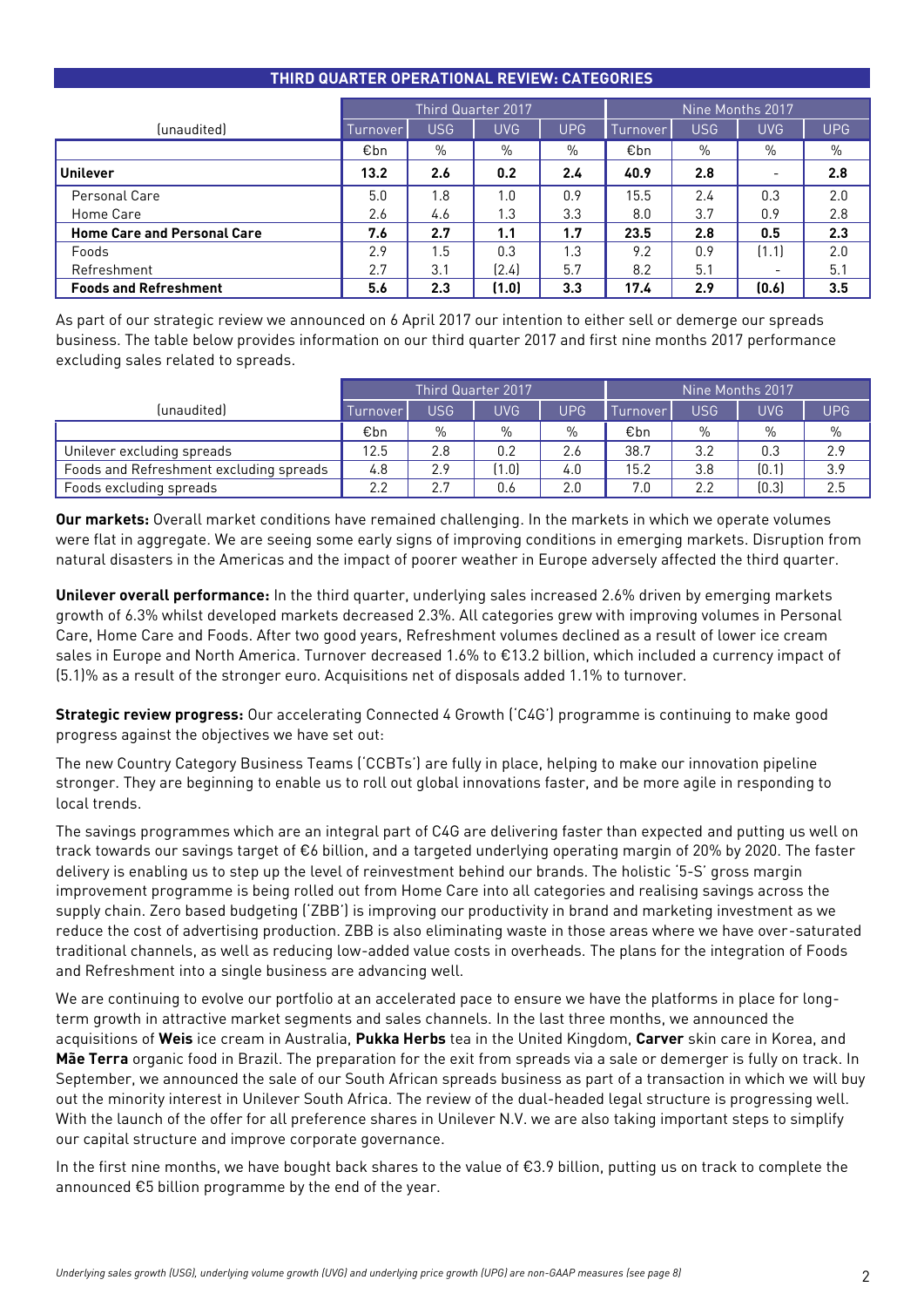# **Personal Care**

Personal Care showed improved volumes but price growth was moderated by easing commodity cost increases, leading to lower underlying sales growth in the third quarter. We continued to grow the core with a strong set of new product launches while expanding the portfolio in higher-growth segments. Growth in skin cleansing was supported by innovations such as **Dove** shower foam, a new format that delivers an improved sensorial experience, which is now available in North America, Europe and Japan. **Baby Dove** has been introduced to 26 markets, while **Hijab Fresh**, a new brand, was launched in Indonesia to provide a solution to the specific needs of the Muslim consumer. In hair care, growth was driven by **Sunsilk**, helped by the expansion into natural propositions that has driven increased penetration among millennials. Sales in deodorants were flat in the quarter with growth in the Americas offset by declines in the challenging markets of Europe and South Africa. The prestige business performed well, driven by **Dermalogica** and **Kate Somerville**. The subscriber base of **Dollar Shave Club** expanded further, enabling another quarter of doubledigit growth.

### **Home Care**

Growth in Home Care accelerated, enabled by continued market development and benefit-led innovations that address emerging needs. In laundry, growth was driven by strong performances of the fabric conditioner **Comfort** and the value brand **Brilhante**, as well as the roll-out of **Omo** into Iran. **Persil** Powergems, with 100% active ingredients delivering superior stain-removal, care and intense freshness, have been introduced in the United Kingdom. In household care, **Domestos** continued the global roll-out of toilet blocks, which have now reached 27 countries, and the new **Sunlight** dishwash range drove growth in Central and Eastern Europe. The acquisitions of **Seventh Generation** with its naturals proposition and **Blueair**, our air purification brand, performed strongly and will contribute to underlying sales growth from October and December respectively.

### **Foods**

Foods continued to modernise the portfolio while building its presence in emerging markets and sustaining a strong performance in the food service channels. **Knorr** grew strongly by responding to key needs such as naturalness or time-saving cooking products. **Knorr** Mealmakers with 100% natural ingredients have now been extended into 100% natural seasonings and 100% natural soups. In dressings, **Hellmann's** has relaunched the brand with strengthened naturalness claims in 25 markets while the organic variants have been rolled out from North America into Europe. However sales growth was moderated by high promotional intensity in the quarter, particularly in North America. In spreads, new margarines with specialty oils and dairy-free variants performed well. Spreads declined 2.0%, a further improvement on previous quarters.

### **Refreshment**

Refreshment grew in both ice cream and leaf tea despite weaker volumes for ice cream in the third quarter due to poorer weather in Europe in the latter stages of the quarter and new entrant competitive activity in North America. Innovations behind our premium brands continued to perform well. These included **Magnum** pints that deliver the ultimate chocolate and ice cream experience in a tub, as well as **Magnum** double raspberry and coconut variants. We launched seven low-calorie, high-protein ice cream variants as **Breyers delights** in North America to meet the growing consumer demand for these propositions. Leaf tea showed good growth as we are increasingly seeing the benefits of our innovations in specialty and premium tea segments. **Lipton** was launched in Brazil and Argentina, and is successfully extending its presence in the faster-growing green and matcha segments, while **Pure Leaf** was introduced to the United Kingdom after the launch in the United States.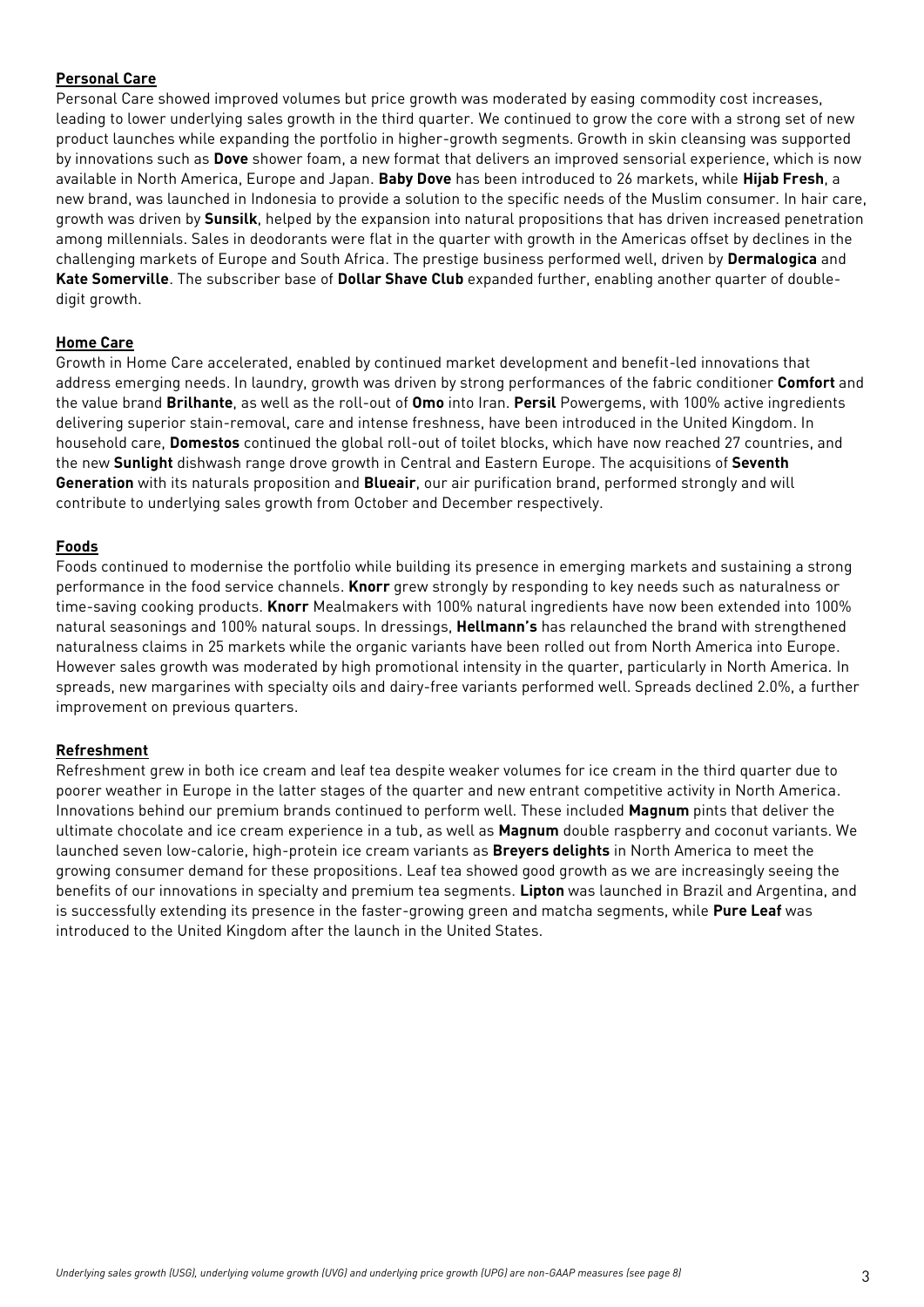|                 | Third Quarter 2017 |            |            |      | Nine Months 2017' |            |            |                          |
|-----------------|--------------------|------------|------------|------|-------------------|------------|------------|--------------------------|
| (unaudited)     | Turnover           | <b>USG</b> | <b>UVG</b> | UPG  | Turnover          | <b>USG</b> | <b>UVG</b> | <b>UPG</b>               |
|                 | €bn                | $\%$       | $\%$       | $\%$ | €bn               | $\%$       | $\%$       | %                        |
| <b>Unilever</b> | 13.2               | 2.6        | 0.2        | 2.4  | 40.9              | 2.8        |            | 2.8                      |
| Asia/AMET/RUB   | 5.6                | 6.0        | 2.7        | 3.3  | 17.7              | 5.7        | 1.4        | 4.3                      |
| The Americas    | 4.3                | 1.4        | (1.4)      | 2.9  | 13.3              | 2.1        | [0.9]      | 3.0                      |
| Europe          | 3.3                | (1.6)      | (2.0)      | 0.3  | 9.9               | 1.1        | (1.1)      | $\overline{\phantom{0}}$ |

|                   | Third Quarter 2017 |            |       |       | Nine Months 2017 |            |       |            |
|-------------------|--------------------|------------|-------|-------|------------------|------------|-------|------------|
| (unaudited)       | <b>Turnover</b>    | <b>USG</b> | UVG.  | UPG   | Turnover         | <b>USG</b> | UVG   | <b>UPG</b> |
|                   | €bn                | %          | %     | $\%$  | €bn              | %          | %     | $\%$       |
| Emerging markets  | 7.6                | 6.3        | 1.8   | 4.4   | 23.8             | 5.7        | 0.8   | 4.9        |
| Developed markets | 5.6                | (2.3)      | (1.9) | [0.4] | 17.1             | (1.0)      | [0.9] | (0.1)      |
| North America     | 2.3                | (2.9)      | (2.2) | (0.7) | 7.1              | (0.8)      | [0.9] | 0.1        |
| Latin America     | 2.0                | 6.6        | (0.4) | 7.0   | 6.2              | 5.5        | (0.8) | 6.4        |

The table below provides information on our third quarter 2017 and first nine months of 2017 performance excluding sales related to spreads.

|                                     | Third Quarter 2017 |               |       |            | Nine Months 2017 |       |       |            |
|-------------------------------------|--------------------|---------------|-------|------------|------------------|-------|-------|------------|
| (unaudited)                         | Turnover           | <b>USG</b>    | UVG   | <b>UPG</b> | Turnover         | USG   | UVG   | <b>UPG</b> |
|                                     | €bn                | $\frac{0}{0}$ | $\%$  | $\%$       | €bn              | $\%$  | $\%$  | $\%$       |
| Developed markets excluding spreads | 5.2                | (2.2)         | (2.0) | (0.2)      | 15.7             | (0.5) | (0.6) |            |
| Europe excluding spreads            | 3.0                | (1.5)         | (2.1) | 0.6        | 8.8              | (0.5) | (0.6) | 0.2        |
| North America excluding spreads     | 2.2                | (2.8)         | [2.3] | (0.5)      | 6.7              | (0.4) | [0.6] | 0.2        |

#### **Asia/AMET/RUB**

Growth in the quarter improved to 6.0% with a pick-up in volume growth. China demonstrated strong volume-led growth due to rapidly expanding e-commerce sales and new product launches. In India, volume growth improved after the Goods and Services Tax implementation and as expected price growth lowered as the benefits of the tax change were passed on to consumers. Pakistan showed another quarter of volume-driven double-digit growth, Turkey returned to positive volume growth driven by a strong ice cream performance while sales in Thailand and South Africa declined reflecting challenging market conditions.

### **The Americas**

Underlying sales growth of 6.6% in Latin America was driven by pricing with volumes slightly negative in the third quarter. We are seeing improving momentum and expect volume growth to be positive in the fourth quarter and beyond. Argentina continued to grow at double-digit rates, while sales growth moderated in Mexico and was negative in the Caribbean as a result of natural disasters. The sales decline in Brazil has slowed as market conditions are starting to improve after several years of recession. Following our re-entry into Cuba in 2016, sales have grown rapidly from a small base.

Despite strong delivery of our innovations and a competitive performance across most categories, particularly deodorants and skin cleansing, underlying sales declined by 2.9% in North America. Sales in ice cream were lower in the quarter in the face of increased competitive activity. Overall market conditions remained soft and were exacerbated by the impact on our sales of the hurricanes in Florida and Texas.

#### **Europe**

In Europe, consumer demand remained weak and the retail environment challenging. Ice cream was the main source of volume decline across the region driven by poorer weather in the quarter against a strong prior year comparator. This was partially offset by a good Home Care performance, particularly in the United Kingdom. We saw continued strong momentum in Central and Eastern Europe and a return to growth in the United Kingdom while a weak ice cream quarter led to lower sales in Germany, France and Spain. The sales trajectory of the spreads business continued to improve for another quarter with volumes now almost flat.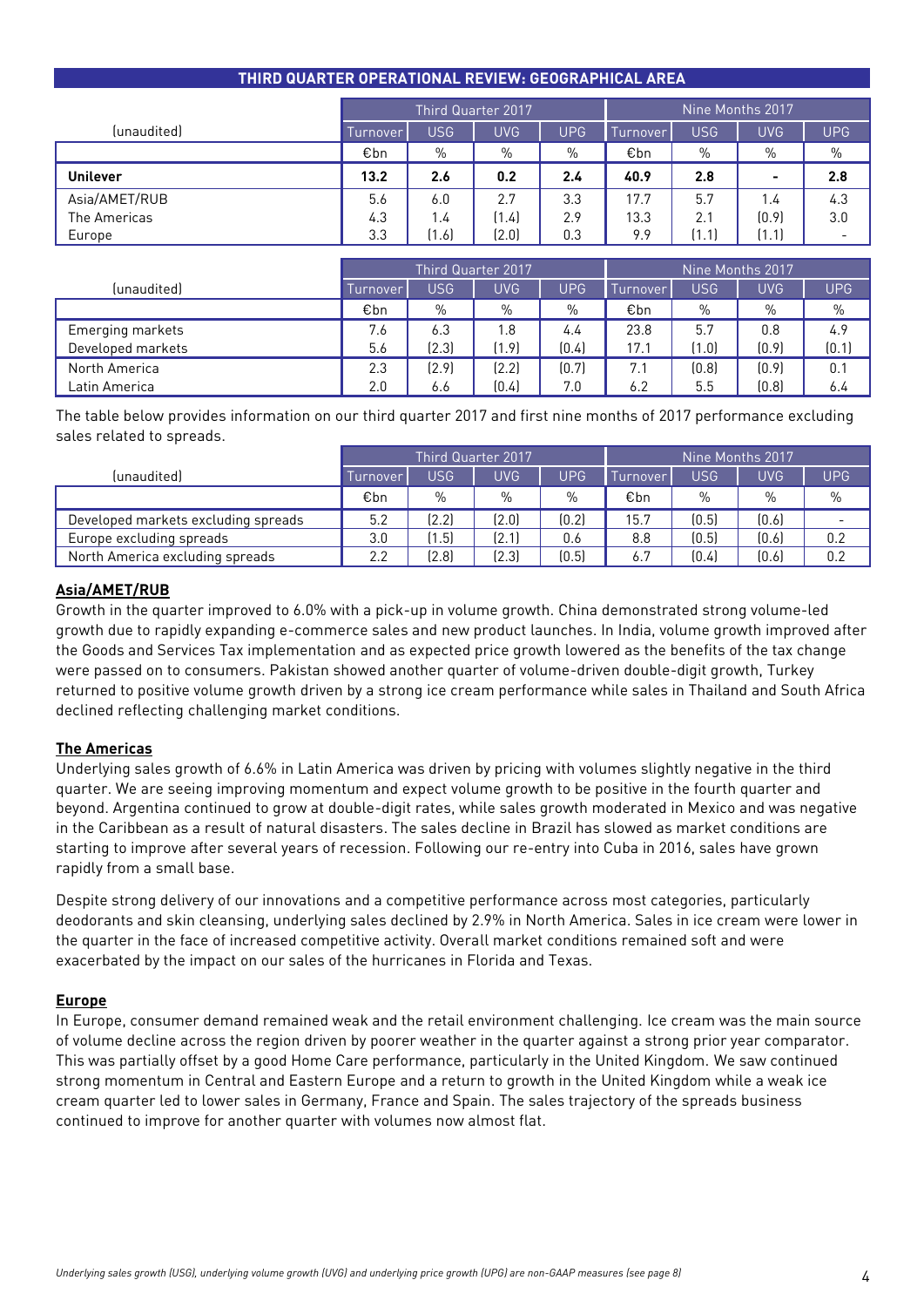#### **COMPETITION INVESTIGATIONS**

As previously disclosed, along with other consumer products companies and retail customers, Unilever is involved in a number of ongoing investigations by national competition authorities, including those within Italy and South Africa. These proceedings and investigations are at various stages and concern a variety of product markets. Where appropriate, provisions are made and contingent liabilities disclosed in relation to such matters.

Ongoing compliance with competition laws is of key importance to Unilever. It is Unilever's policy to co-operate fully with competition authorities whenever questions or issues arise. In addition, the Group continues to reinforce and enhance its internal competition law training and compliance programme on an ongoing basis.

#### **DIVIDENDS**

The Boards have determined to pay a quarterly interim dividend for Q3 2017 at the following rates which are equivalent in value between the two companies at the rate of exchange applied under the terms of the Equalisation Agreement:

| Per Unilever N.V. ordinary share:             | € 0.3585    |
|-----------------------------------------------|-------------|
| Per Unilever PLC ordinary share:              | f 0.3199    |
| Per Unilever N.V. New York share:             | US\$ 0.4217 |
| Per Unilever PLC American Depositary Receipt: | US\$ 0.4217 |

The quarterly interim dividends have been determined in euros and converted into equivalent sterling and US dollar amounts using exchange rates issued by WM/Reuters on 17 October 2017.

US dollar cheques for the quarterly interim dividend will be mailed on 13 December 2017 to holders of record at the close of business on 3 November 2017. In the case of the NV New York shares, Netherlands withholding tax will be deducted.

The quarterly dividend calendar for the remainder of 2017 will be as follows:

|                                     | 'Announcement<br><b>Date</b> | NV NY and PLC<br>ADR ex-Dividend<br>Date | NV and PLC ex-<br>Dividend Date | Record Date     | Payment Date     |
|-------------------------------------|------------------------------|------------------------------------------|---------------------------------|-----------------|------------------|
| Quarterly dividend –<br>for Q3 2017 | 19 October 2017              | 2 November 2017*                         | 2 November 2017                 | 3 November 2017 | 13 December 2017 |

\* With effect from 5 September 2017, the US Securities and Exchange Commission shortened the standard settlement cycle from T+3 to T+2. Consequently, the NV New York Shares and PLC ADRs traded on the New York Stock Exchange will settle on the same day as the NV and PLC ordinary shares traded on Euronext Amsterdam and London Stock Exchange respectively.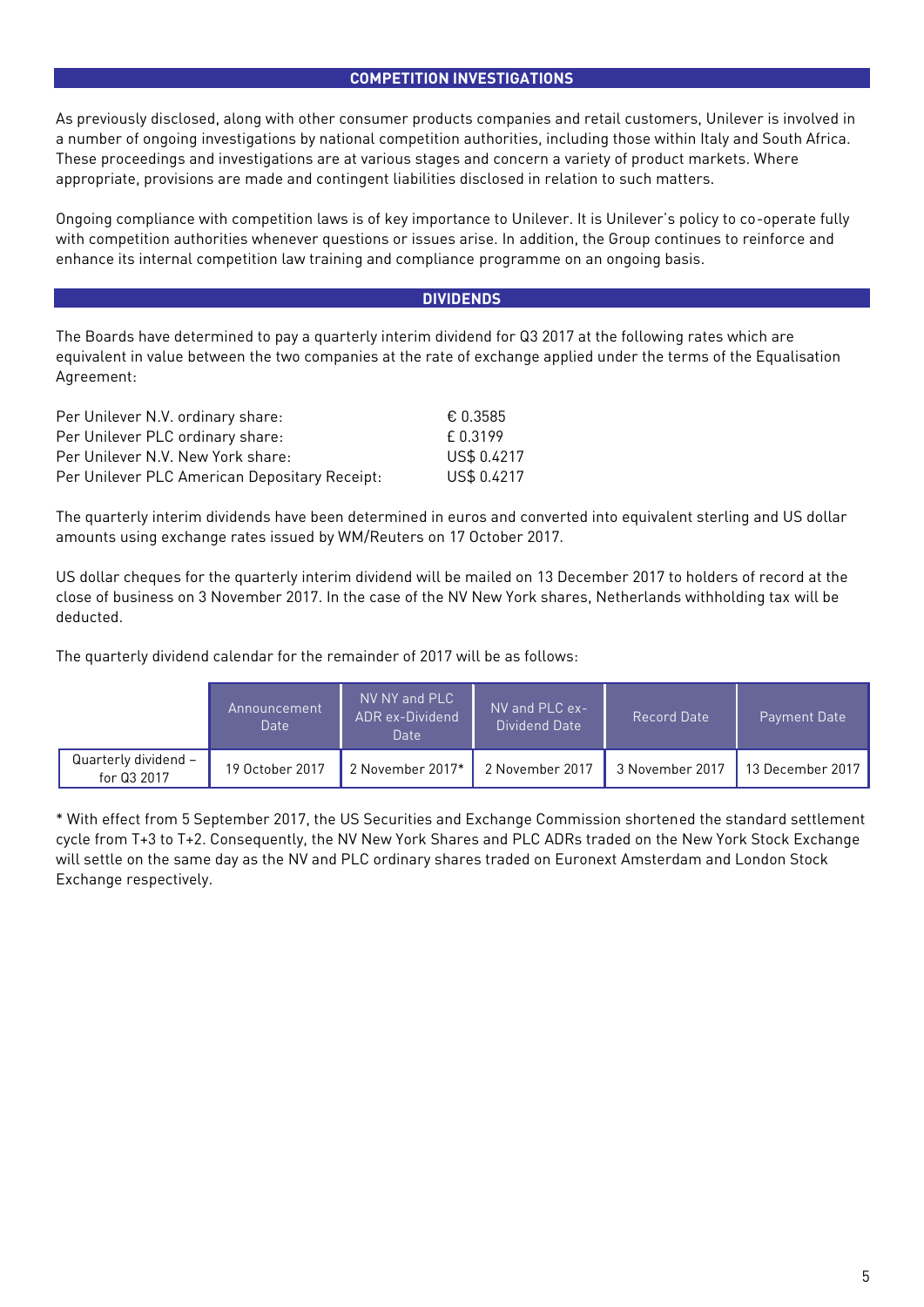# **SEGMENT INFORMATION - CATEGORIES**

| <b>Third Quarter</b>                                                  | Personal<br>Care | Home Care      | Home Care<br>and Personal<br>Care        | Foods                                    | Refreshment    | Foods and<br><b>Refreshment</b> | Total                 |
|-----------------------------------------------------------------------|------------------|----------------|------------------------------------------|------------------------------------------|----------------|---------------------------------|-----------------------|
| <b>Turnover</b> ( $\epsilon$ million)<br>2016<br>2017                 | 5,110<br>5,021   | 2,486<br>2,589 | 7,596<br>7,610                           | 2,980<br>2,938                           | 2,804<br>2,618 | 5,784<br>5,556                  | 13,380<br>13,166      |
| Change (%)                                                            | (1.7)            | 4.1            | 0.2                                      | (1.4)                                    | (6.7)          | (3.9)                           | (1.6)                 |
| Impact of:<br>Exchange rates (%)<br>Acquisitions (%)<br>Disposals (%) | (4.9)<br>1.5     | (4.8)<br>4.6   | (4.9)<br>2.5<br>$\overline{\phantom{0}}$ | (3.0)<br>0.1<br>$\overline{\phantom{a}}$ | (7.8)<br>(1.9) | (5.3)<br>0.1<br>(0.9)           | (5.1)<br>1.5<br>(0.4) |
| Underlying sales growth [%]                                           | 1.8              | 4.6            | 2.7                                      | 1.5                                      | 3.1            | 2.3                             | 2.6                   |
| Price (%)<br>Volume (%)                                               | 0.9<br>1.0       | 3.3<br>1.3     | 1.7<br>1.1                               | 1.3<br>0.3                               | 5.7<br>(2.4)   | 3.3<br>(1.0)                    | 2.4<br>0.2            |

| <b>Nine Months</b>            | Personal<br>Care | Home Care | Home Care<br>and Personal<br>Care | Foods | Refreshment | Foods and<br><b>Refreshment</b> | Total  |
|-------------------------------|------------------|-----------|-----------------------------------|-------|-------------|---------------------------------|--------|
|                               |                  |           |                                   |       |             |                                 |        |
| Turnover $(\epsilon$ million) |                  |           |                                   |       |             |                                 |        |
| 2016                          | 14,932           | 7,436     | 22,368                            | 9,148 | 8,147       | 17,295                          | 39,663 |
| 2017                          | 15,502           | 7.987     | 23,489                            | 9,235 | 8,167       | 17,402                          | 40,891 |
| Change (%)                    | 3.8              | 7.4       | 5.0                               | 0.9   | 0.2         | 0.6                             | 3.1    |
| Impact of:                    |                  |           |                                   |       |             |                                 |        |
| Exchange rates (%)            |                  | 0.3       | 0.1                               | 0.1   | (3.4)       | (1.6)                           | [0.6]  |
| Acquisitions (%)              | 1.5              | 3.5       | 2.2                               | 0.1   |             |                                 | 1.2    |
| Disposals (%)                 | (0.1)            | (0.3)     | (0.2)                             | (0.1) | (1.3)       | (0.7)                           | (0.4)  |
| Underlying sales growth [%]   | 2.4              | 3.7       | 2.8                               | 0.9   | 5.1         | 2.9                             | 2.8    |
| Price (%)                     | 2.0              | 2.8       | 2.3                               | 2.0   | 5.1         | 3.5                             | 2.8    |
| Volume (%)                    | 0.3              | 0.9       | 0.5                               | (1.1) |             | [0.6]                           |        |

Turnover growth is made up of distinct individual growth components namely underlying sales, currency impact, acquisitions and disposals. Turnover growth is arrived at by multiplying these individual components on a compounded basis as there is a currency impact on each of the other components. Accordingly, turnover growth is more than just the sum of the individual components.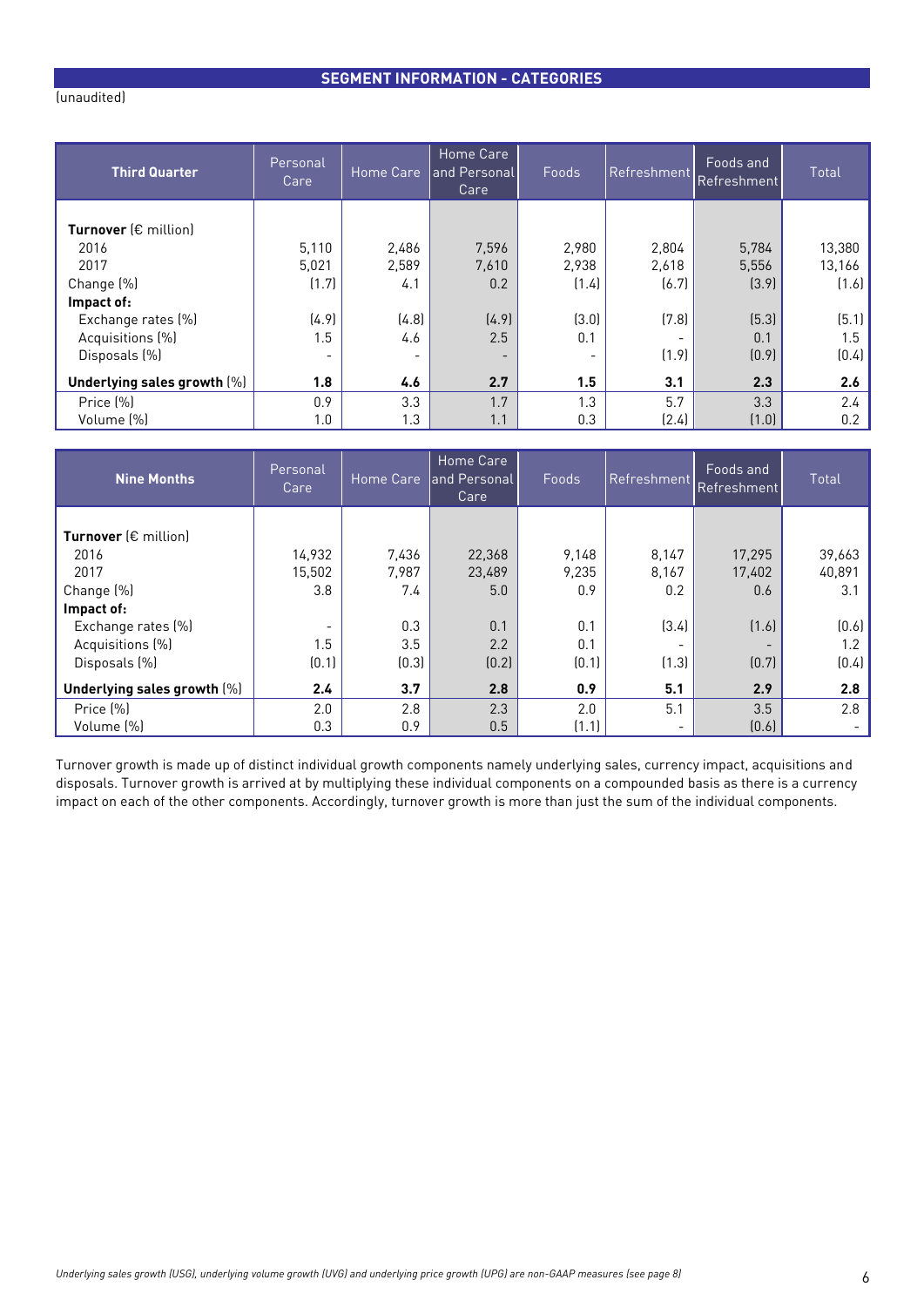# (unaudited)

| <b>Third Quarter</b>        | Asia/<br>AMET/<br><b>RUB</b> | <b>The</b><br>Americas | Europe | Total  |
|-----------------------------|------------------------------|------------------------|--------|--------|
| Turnover (€ million)        |                              |                        |        |        |
| 2016                        | 5,616                        | 4,346                  | 3,418  | 13,380 |
| 2017                        | 5,625                        | 4,209                  | 3,332  | 13,166 |
| Change (%)                  | 0.2                          | (3.2)                  | (2.5)  | (1.6)  |
| Impact of:                  |                              |                        |        |        |
| Exchange rates (%)          | (6.4)                        | (6.3)                  | (1.1)  | (5.1)  |
| Acquisitions (%)            | 1.0                          | 3.1                    | 0.3    | 1.5    |
| Disposals (%)               | (0.1)                        | (1.2)                  |        | (0.4)  |
| Underlying sales growth [%] | 6.0                          | 1.4                    | (1.6)  | 2.6    |
| Price (%)                   | 3.3                          | 2.9                    | 0.3    | 2.4    |
| Volume (%)                  | 2.7                          | (1.4)                  | (2.0)  | 0.2    |

| <b>Nine Months</b>            | Asia/<br>AMET/<br><b>RUB</b> | <b>The</b><br>Americas | Europe, | Total  |
|-------------------------------|------------------------------|------------------------|---------|--------|
| Turnover $(\epsilon$ million) |                              |                        |         |        |
| 2016                          | 16,898                       | 12,624                 | 10,141  | 39,663 |
| 2017                          | 17,710                       | 13,286                 | 9,895   | 40,891 |
| Change (%)                    | 4.8                          | 5.2                    | (2.4)   | 3.1    |
|                               |                              |                        |         |        |
| Impact of:                    |                              |                        |         |        |
| Exchange rate (%)             | (1.3)                        | 1.2                    | (1.6)   | (0.6)  |
| Acquisitions (%)              | 0.7                          | 2.8                    | 0.3     | 1.2    |
| Disposals (%)                 | (0.2)                        | (0.9)                  |         | (0.4)  |
| Underlying sales growth [%]   | 5.7                          | 2.1                    | (1.1)   | 2.8    |
| Price (%)                     | 4.3                          | 3.0                    |         | 2.8    |
| Volume (%)                    | 1.4                          | (0.9)                  | (1.1)   |        |